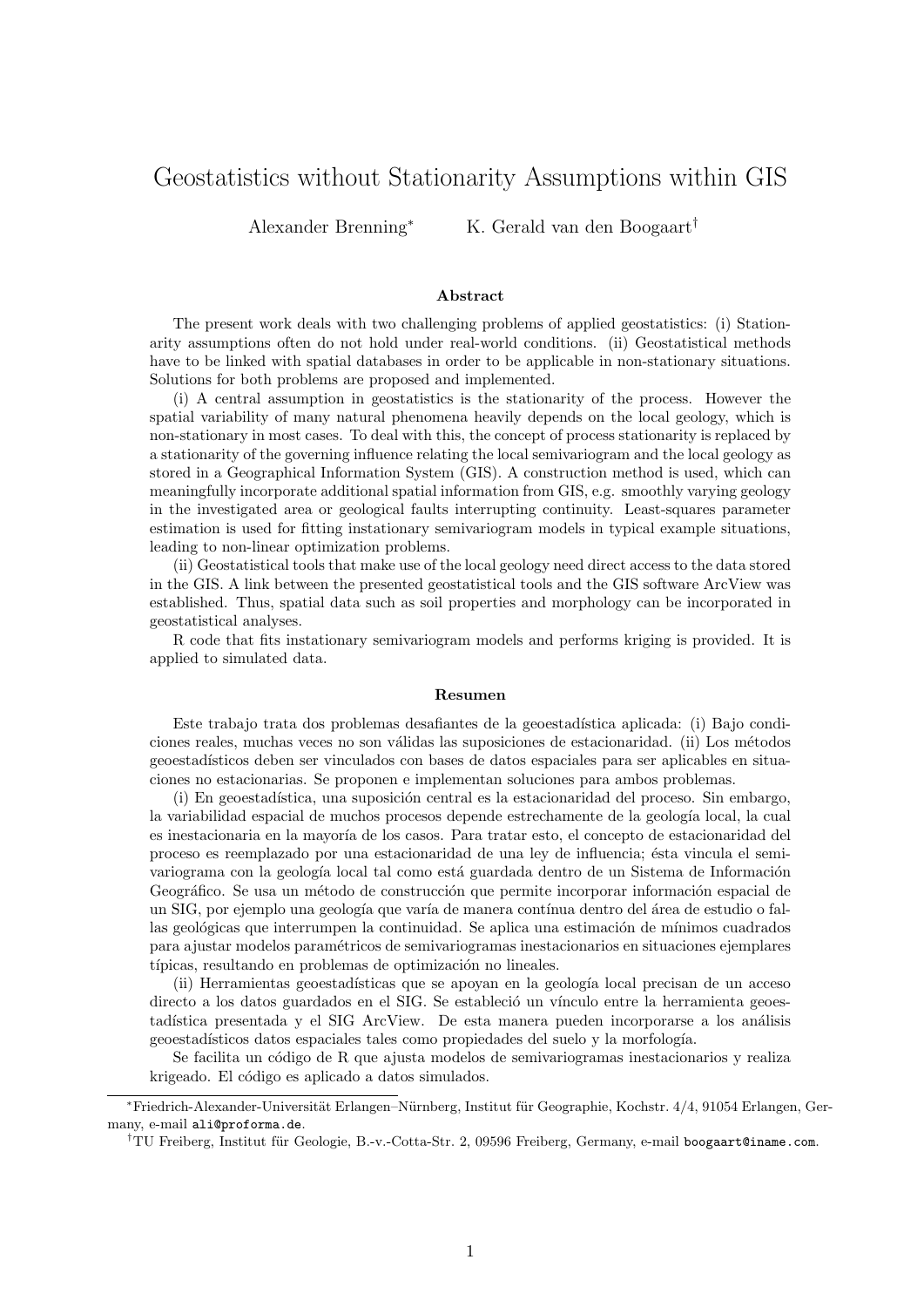## 1 Introduction

The amount of spatial information that is available within GIS is increasing rapidly due to the collection of thematic data using remote sensing techniques. These data are often useful for modeling local (non-geometrical) anisotropies following morphology or tectonic structures, e.g. This development creates a need for instationary geostatistical methods that meaningfully incorporate this information, enabling us to model complex geologic situations such as tectonic faults interrupting continuity or drainage systems inducing nested patterns of anisotropy. These methods must be linked with a GIS.

## 2 Theoretical Background

We consider a real-valued stochastic processes  $Z = (Z_s)_{s \in D}$  of second order with parameter set  $D \subset \mathbb{R}^d, d \geq 2.$ 

### 2.1 A Method of Instationary Covariogram Construction

We study processes with covariograms that are induced by a weight function. We will see that these induced covariograms approximate stationary covariograms arbitrarily well. Of particular interest will be weight functions that incorporate covariables describing local conditions such as anisotropy. Let E be a non-empty measurable Borel set in  $\mathbb{R}^d$ .

**Definition 2.1** A weight function on  $D \times E$  is an arbitrary function  $w : D \times E \to \mathbb{R}$  such that for all  $s \in D$ 

$$
\nu_w(s) := \int_E w(s, p)^2 \, dp < \infty.
$$

A weight function on  $D \times E$  is called isotropic, if there exists a function  $w_i : \mathbb{R} \to \mathbb{R}$  such that  $w(s, p) = w_i(||p - s||)$  for all  $s \in D, p \in E$ .

**Theorem 2.2** For an arbitrary weight function w on  $D \times E$  and all  $s, t \in D$  there exists the integral

$$
C_w(s,t) := \int_E w(s,p)w(t,p) \,dp,\tag{1}
$$

and the function  $C_w$  is positive semidefinite. Furthermore,  $C_w$  is the covariogram of a second-order process on D; it is called the covariogram induced by w.

*Proof:* The integral in (1) exists and is finite. Furthermore, if for  $n \in \mathbb{N}$ , we choose arbitrary  $t_1, \ldots, t_n \in \text{and } a_1, \ldots, a_n \in \mathbb{R}$ , then we obtain

$$
\sum_{i=1}^{n} \sum_{j=1}^{n} a_i a_j C_w(t_i, t_j) = \sum_{i=1}^{n} \sum_{j=1}^{n} a_i a_j \int_E w(t_i, p) w(t_j, p) dp
$$
  
= 
$$
\int_E \sum_{i=1}^{n} a_i w(t_i, p) \sum_{j=1}^{n} w(t_j, p) dp = \int_E \left(\sum_{i=1}^{n} a_i w(t_i, p)\right)^2 dp \ge 0.
$$

Hence  $C_w$  is positive semidefinite.  $C_w$  is also symmetric, so there exists a second-order process on D with covariogram  $C_w$ .

**Remark 2.3** The semivariogram  $\gamma$  corresponding to a covariogram C that is induced by an arbitrary weight function  $w$  is of the form

$$
\gamma(s,t) = \frac{1}{2}C(s,s) + \frac{1}{2}C(t,t) - C(s,t)
$$
  
= 
$$
\frac{1}{2} \int_{\mathbb{R}^d} (w(s,p)^2 + w(t,p)^2 - 2w(s,p)w(t,p)) \,dp
$$
  
= 
$$
\frac{1}{2} \int_{\mathbb{R}^d} (w(s,p) - w(t,p))^2 \,dp.
$$
 (2)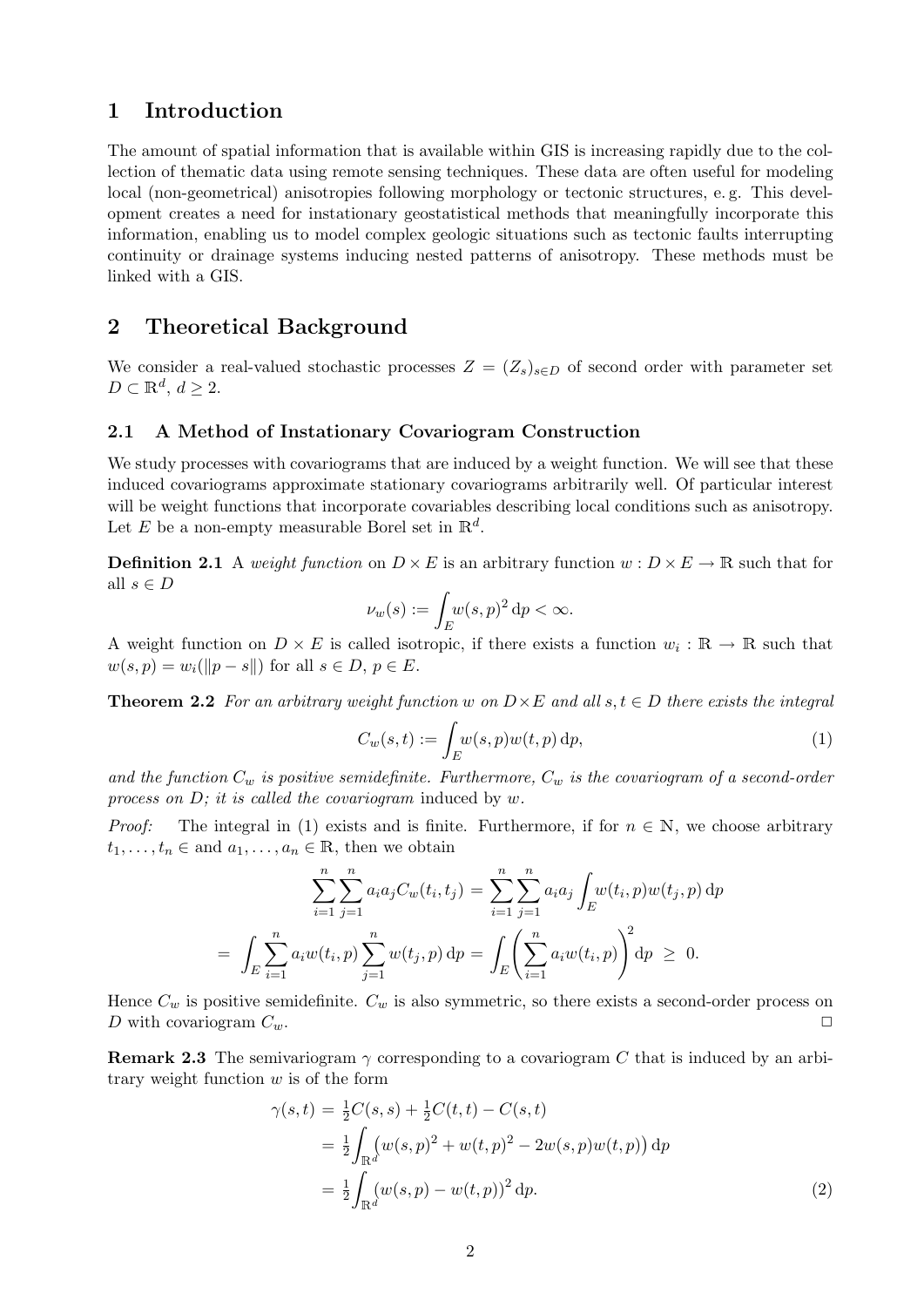Theorem 2.4 (Approximation of stationary covariograms) Every stationary covariogram C on  $\mathbb{R}^d$  that has a spectral density  $g = dG/d\lambda$  can be approximated arbitrarily well with respect to the essential supremum  $\|\cdot\|_{\infty}$  by an induced covariogram, i.e.: For every  $\varepsilon > 0$  there exists a translation invariant weight function  $w(s,t) = w_s(t-s)$  that induces a covariogram  $C_w$  with

$$
||C - C_w||_{\infty} < \varepsilon.
$$

Proof: Cf. van den Boogaart (1999).

Remark 2.5 Assuming the existence of a spectral density in Theorem 2.4 implies that neither a nugget effect nor a covariogram not vanishing as  $||h|| \to \infty$  can be approximated arbitrarily well by weight functions. However a nugget effect can be added a posteriori to an induced covariogram.

For motivation we now present a well-known example of an induced covariogram that is isotropic (cf. Wackernagel (1998)). Later it will be used as a point of departure for modeling anisotropies.

**Example 2.6 (Spherical covariograms)** For fixed  $a = 2R > 0$  and  $E = \mathbb{R}^d \supset D$ , consider the isotropic weight function

$$
w: D \times \mathbb{R}^d \to \mathbb{R}, \qquad w(s,p) = \mathbf{1}_{[0,R)}(||p-s||), \qquad s \in D, \ p \in \mathbb{R}^d.
$$

and its normalization scaled by  $\sigma > 0$ ,

$$
\widetilde{w}(s,p) = \sigma \cdot w(s,p) / \sqrt{\nu_w(s)} = \sigma \cdot \mathbf{1}_{[0,R)}(||p-s||) / \lambda^d(B^d(0,R)).
$$

We study the covariograms induced by  $\tilde{w}$  for  $d = 3, 2$ , which writes

$$
C_{\widetilde{w}}(s,t) = \sigma^2 \cdot \lambda^d \Big( B^d(s,R) \cap B^d(t,R) \Big) / \lambda^d(0,R).
$$

i)  $d = 3$ : We get the spherical covariogram in three dimensions. The usual two-dimensional version is obtained by taking  $D' = D \times \{0\}, D \subset \mathbb{R}^2$ .

ii)  $d = 2$ : We have to calculate the area of dissection of two discs of radius R in  $\mathbb{R}^2$ . Geometrical considerations yield

$$
C_{\widetilde{w}}(h) = \frac{\sigma^2}{\pi} \left( 2 \arccos\left(\frac{h}{a}\right) - \frac{h}{4a^2} \sqrt{a^2 - h^2} \right), \quad \text{if } h < a,
$$

0 otherwise. The isotropic covariogram  $C_{\tilde{w}}$  is continuous, but its first derivative has a singularity at  $h = 2R$ , unlike the spherical covariogram.

#### 2.2 Modeling Local Anisotropy

Theorem 2.4 showed that the class of covariograms induced by a weight function is sufficiently large as to be useful instruments for covariogram modeling. The construction method will be used for creating a class of semivariograms and covariograms that can adapt to local anisotropies that may be quite irregular, but follow a known pattern. From now on we choose  $d = 2$  and  $E \subset \mathbb{R}^2$ .

**Definition 2.7 (Elliptical covariograms)** Let  $w_{\tau}^o : \mathbb{R} \to \mathbb{R}, \tau \in T \neq \emptyset$ , be an isotropic weight function with support  $\subset B^2(0,1)$ . For  $r \geq 0, q \in (0,1]$  and  $\phi \in [0,\pi)$  we define

$$
R(r, q, \phi) = \frac{1}{r} \begin{pmatrix} \cos \phi & \sin \phi \\ -q^{-1} \sin \phi & q^{-1} \cos \phi \end{pmatrix}
$$

to be a combined contraction and rotation by  $-\phi$  satisfying

$$
R(r, q, \phi) \text{Ell}(0; r, q, \phi) = B^{2}(0, 1),
$$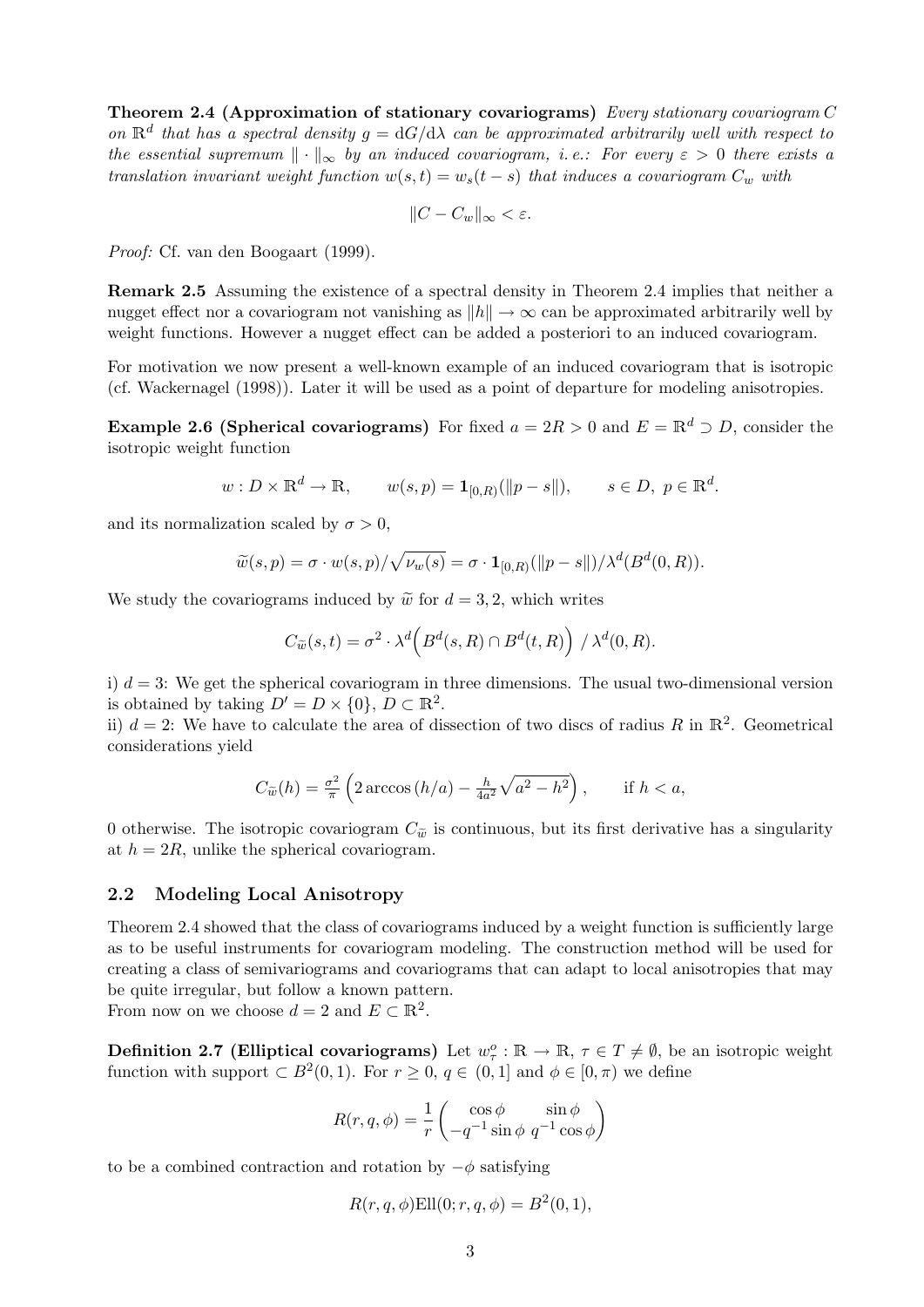

Figure 1: Semivariogram plots: a) Spherical semivariogram (Example 2.6 i)). b) Simple elliptical semivariogram (Remark 2.9, Example 2.6 ii)). c) Elliptical semivariograms corresponding to the piecewise linear kernel function with break points at  $b = 0$  (solid line) and  $b = 0.8$  (dashed). d) Elliptical semivariograms corresponding to the Bezier kernel function with exponents  $\nu = 0.3$ (solid line), 1 (dotted) and 3 (dashed).

where  $Ell(0; r, q, \phi)$  denotes the open two-dimensional ellipse around 0 with longer radius r in an angle of  $\phi$  with the  $x_1$ -axis and axis ratio q. Now consider a function  $\theta = (\sigma^2, a, q, \phi, \tau) : D \to \mathbb{R}_0^+ \times \mathbb{R}^+ \times (0, 1] \times [0, \pi) \times T$ . Then we define

$$
\mathbf{L}(\mathbf{y}, \mathbf{u}) \times \mathbf{L}(\mathbf{y}, \mathbf{u}) \times \mathbf{L}(\mathbf{y}, \mathbf{u}) \times \mathbf{L}(\mathbf{y}, \mathbf{u}) \times \mathbf{L}(\mathbf{y}, \mathbf{u}) \times \mathbf{L}(\mathbf{y}, \mathbf{u}) \times \mathbf{L}(\mathbf{y}, \mathbf{u}) \times \mathbf{L}(\mathbf{y}, \mathbf{u}) \times \mathbf{L}(\mathbf{y}, \mathbf{u}) \times \mathbf{L}(\mathbf{y}, \mathbf{u}) \times \mathbf{L}(\mathbf{y}, \mathbf{u}) \times \mathbf{L}(\mathbf{y}, \mathbf{u}) \times \mathbf{L}(\mathbf{y}, \mathbf{u}) \times \mathbf{L}(\mathbf{y}, \mathbf{u}) \times \mathbf{L}(\mathbf{y}, \mathbf{u}) \times \mathbf{L}(\mathbf{y}, \mathbf{u}) \times \mathbf{L}(\mathbf{y}, \mathbf{u}) \times \mathbf{L}(\mathbf{y}, \mathbf{u}) \times \mathbf{L}(\mathbf{y}, \mathbf{u}) \times \mathbf{L}(\mathbf{y}, \mathbf{u}) \times \mathbf{L}(\mathbf{y}, \mathbf{u}) \times \mathbf{L}(\mathbf{y}, \mathbf{u}) \times \mathbf{L}(\mathbf{y}, \mathbf{u}) \times \mathbf{L}(\mathbf{y}, \mathbf{u}) \times \mathbf{L}(\mathbf{y}, \mathbf{u}) \times \mathbf{L}(\mathbf{y}, \mathbf{u}) \times \mathbf{L}(\mathbf{y}, \mathbf{u}) \times \mathbf{L}(\mathbf{y}, \mathbf{u}) \times \mathbf{L}(\mathbf{y}, \mathbf{u}) \times \mathbf{L}(\mathbf{y}, \mathbf{u}) \times \mathbf{L}(\mathbf{y}, \mathbf{u}) \times \mathbf{L}(\mathbf{y}, \mathbf{u}) \times \mathbf{L}(\mathbf{y}, \mathbf{u}) \times \mathbf{L}(\mathbf{y}, \mathbf{u}) \times \mathbf{L}(\mathbf{y}, \mathbf{u}) \times \mathbf{L}(\mathbf{y}, \mathbf{u}) \times \mathbf{L}(\mathbf{y}, \mathbf{u}) \times \mathbf{L}(\mathbf{y}, \mathbf{u}) \times
$$

$$
w_{\theta}^*: D \times \mathbb{R}^d \to \mathbb{R}, \quad w_{\theta}^*(s, p) = \mathbf{1}_E(p) w_{\tau(s)}^o(||R(\frac{a(s)}{2}, q(s), \phi(s)) \cdot (p - s)||),
$$
  

$$
w_{\theta}^{\text{ell}}: D \times E \to \mathbb{R}, \quad w_{\theta}^{\text{ell}}(s, p) = \sigma w_{\theta}^*(s, p) \cdot \nu_{\theta}^*(s)^{(-1/2)}.
$$

Then the weight function  $w_{\theta}^{\text{ell}}$  is called an *elliptical weight function* on D. Covariograms and semivariograms induced by elliptical weight functions are also said to be *elliptical.*  $w_{\tau}^o$  will be referred to as a kernel function. A component of  $\theta$  is called a parameter, if it is a constant function, otherwise a covariable.

**Remark 2.8** In this work, the elliptical semivariograms considered have parameters  $\sigma^2$ , a, q and  $\tau$ , and one single covariable  $\phi$ , unless specified otherwise.

Remark 2.9 Kernel functions for elliptical semivariograms are for example

$$
w^{\text{ind}}(h) = \mathbf{1}_{[-1,1]}(h), \qquad \text{(``simple kernel function'')}
$$
\n
$$
w_b^{\text{pwl}}(h) = \begin{cases} 1 & \text{if } |h| \le b, \\ 1 - (|h| - b)/(1 - b) & \text{if } b < |h| < 1, \\ 0 & \text{otherwise,} \end{cases} \qquad \text{(``piecewise linear kernel fm.")}
$$
\n
$$
w_v^{\text{bez}}(h) = \begin{cases} (h+1)^{\nu}(h-1)^{\nu} & \text{if } |h| < 1, \\ 0 & \text{otherwise,} \end{cases} \qquad \text{(``Bezier kernel fn.")}
$$

Simple elliptical covariograms (induced by the simple kernel function) with  $q = 1$  are isotropic and coincide with the covariogram  $C_{\tilde{w}}$  in Example 2.6 ii.

Even the simple area of dissection of these ellipses is difficult to determine analytically. In this work quasi-Monte Carlo integration methods will be applied for approximating elliptical semivariograms. The covariograms and semivariograms induced by the Bezier kernel function (see figure 1) are  $|2\nu|$ times continuously differentiable because  $w_0^{\text{bez}}$  is (exactly)  $\lfloor \nu \rfloor$  times continuously differentiable. The other kernel functions presented are not differentiable on  $\partial B^2(0,1)$ .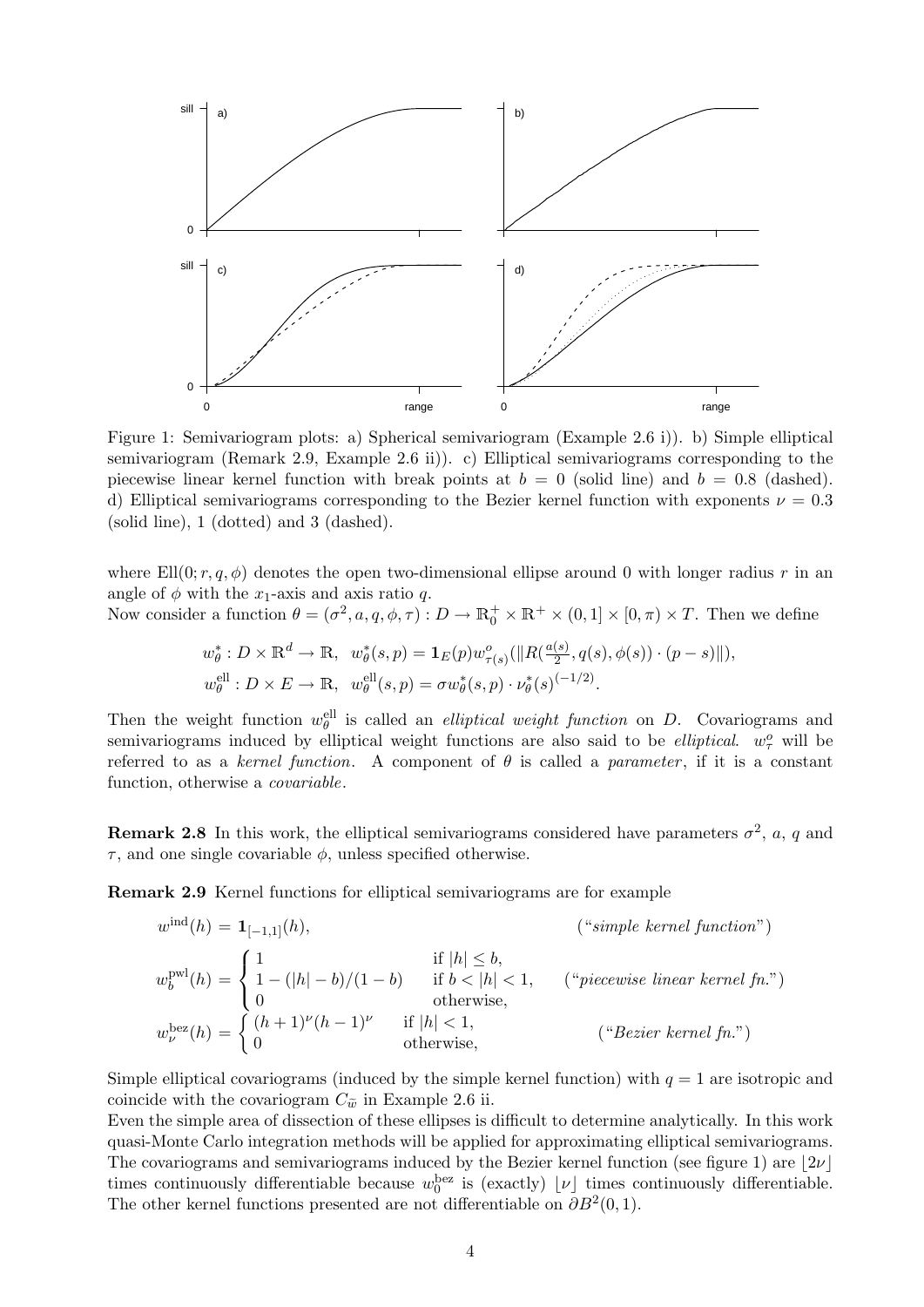The following example shows how the class of elliptical semivariograms can be extended, and how parameters and covariables can be chosen in order to represent qualitative knowledge of the geologic processes to model.

Example 2.10 (Modeling soil loss by water run-off) Soil erosion by water run-off is a geomorphological process that basically depends on morphology, vegetation, land use, soil properties and precipitation regime. At a small scale, however, the size of the catchment area and the slope's inclination are the most important factors that influence soil erosion. The soil loss at one point depends on the soil loss uphill in the same catchment area, and little correlation with soil loss on the other side of a ridge or on the opposite side of a valley can be assumed.

For a point  $s \in D$ , let  $A(s) \subset \mathbb{R}^2$  denote its catchment area. Then a weight function w on  $D \times \mathbb{R}^d$  with supp  $w(s, \cdot) = A(s)$  incorporates our knowledge of the relation between soil erosion and morphology.

i) As an example, we define a weight function by (the normalization of)

$$
w_{\tilde{\theta}}(s,p) = w_{\theta}^{\text{ell}}(s,p) \mathbf{1}_{A(s)}(p), \qquad \tilde{\theta} = (\theta, \mathbf{1}_{A(\cdot)}),
$$

where  $w_{\theta}^{\text{ell}}$  is an arbitrary elliptical weight function with covariable  $a : s \mapsto 2 \sup_{p \in A(s)} ||p - s||$  and parameters  $\sigma^2$  and  $\tau$ , the axis ratio  $q=1$  being constant and hence  $\phi$  without any effect.

The catchment area of a point can be determined by digital terrain modeling, and a large number of expensive GIS calls to evaluate  $\mathbf{1}_{A(s)}(p)$  is necessary to approximate the induced semivariogram by numerical integration.

ii) A computationally less demanding method is the following, which approximates  $w_{\tilde{\theta}}$  quite well in sufficiently regular relief. Let  $R(s)$  be the shortest distance to the ridge that lies uphill from s, and let  $\phi(s) \in [0, 2\pi)$  denote the gradient of topography at s expressed as an angle, and  $\delta(s) \in (0, \pi]$ an opening angle. Then for an arbitrary elliptical weight function  $w_{\theta}^{\text{ell}}$  with  $q = 1$  and covariables  $a = 2R$  and  $\phi$ , we take (the normalization of)

$$
w_{\tilde{\theta}}'(s,p) = w_{\theta}^{\mathrm{ell}}(s,p) \mathbf{1}_{\mathrm{Sec}(s; \phi(s), \delta(s), a(s)/2)}(p),
$$

where  $\operatorname{Sec}(s; a(s)/2, \phi(s), \delta(s)) \subset B^2(s, a(s)/2)$  denotes the disc sector with opening angle  $\delta(s)$  and radius  $a(s)/2$  oriented according to  $\phi(s)$ . The opening angle  $\delta(s)$  could for example be constant or a function of local curvature at s.

#### 2.3 Modeling Boundaries between Subprocesses

In many geostatistical applications we find the following situation: The parameter set  $D$  of the process Z of interest decomposes into  $\eta$  disjoint subsets  $D_1, \ldots, D_\eta \subset D$  such that the subprocesses  $Z_1 := Z|_{D_1}, \ldots, Z_{\eta} := Z|_{D_{\eta}}$  have little or no correlation between each other. Instead of studying each subprocess separately, one might wish to study the process Z as a whole.

Let  $w_1^o, \ldots, w_\eta^o$  be weight functions on  $D \times \mathbb{R}^2$ . We consider the following situations  $(i = 1, \ldots, \eta)$ :

| "strong boundaries":   | $w_i^*(s, p) := w_i^o(s, p) \mathbf{1}_{D_i}(s) \mathbf{1}_{D_i}(p),$ | $C^* = \sum_k C_{w_i^*},$ |
|------------------------|-----------------------------------------------------------------------|---------------------------|
| "ordinary boundaries": | $w_i(s,p) := w_i^o(s,p) \mathbf{1}_{D_i}(s),$                         | $C = \sum_k C_{w_k},$     |
| "soft boundaries":     | $w^{\#}(s,p) := \sum_{k} w_i^o(s,p) \mathbf{1}_{D_i}(s),$             | $C^{\#} = C_{w^{\#}}.$    |

Remark 2.11 i) The subprocesses of a process with ordinary or strong boundaries are uncorrelated; those of a process with soft boundaries are generally correlated.

ii) Near the boundaries between  $D_1, \ldots, D_{\eta}$ , covariograms with strong boundaries are greater than their analogues with ordinary boundaries (figure 2). This is due to the normalizing factor that decreases rapidly as the integration domain is being cut by  $\mathbf{1}_{D_i}$ .

iii) When approximating covariograms with strong boundaries using numerical integration, the functions  $\mathbf{1}_{D_i}$ ,  $i = 1, \ldots, \eta$ , have to be evaluated at each node  $p \in E$ . In practice,  $D_1, \ldots, D_{\eta}$ generally are polygons stored within a Geographical Information System, and evaluations of  $\mathbf{1}_{D_i}$ have to be considered as expensive GIS queries.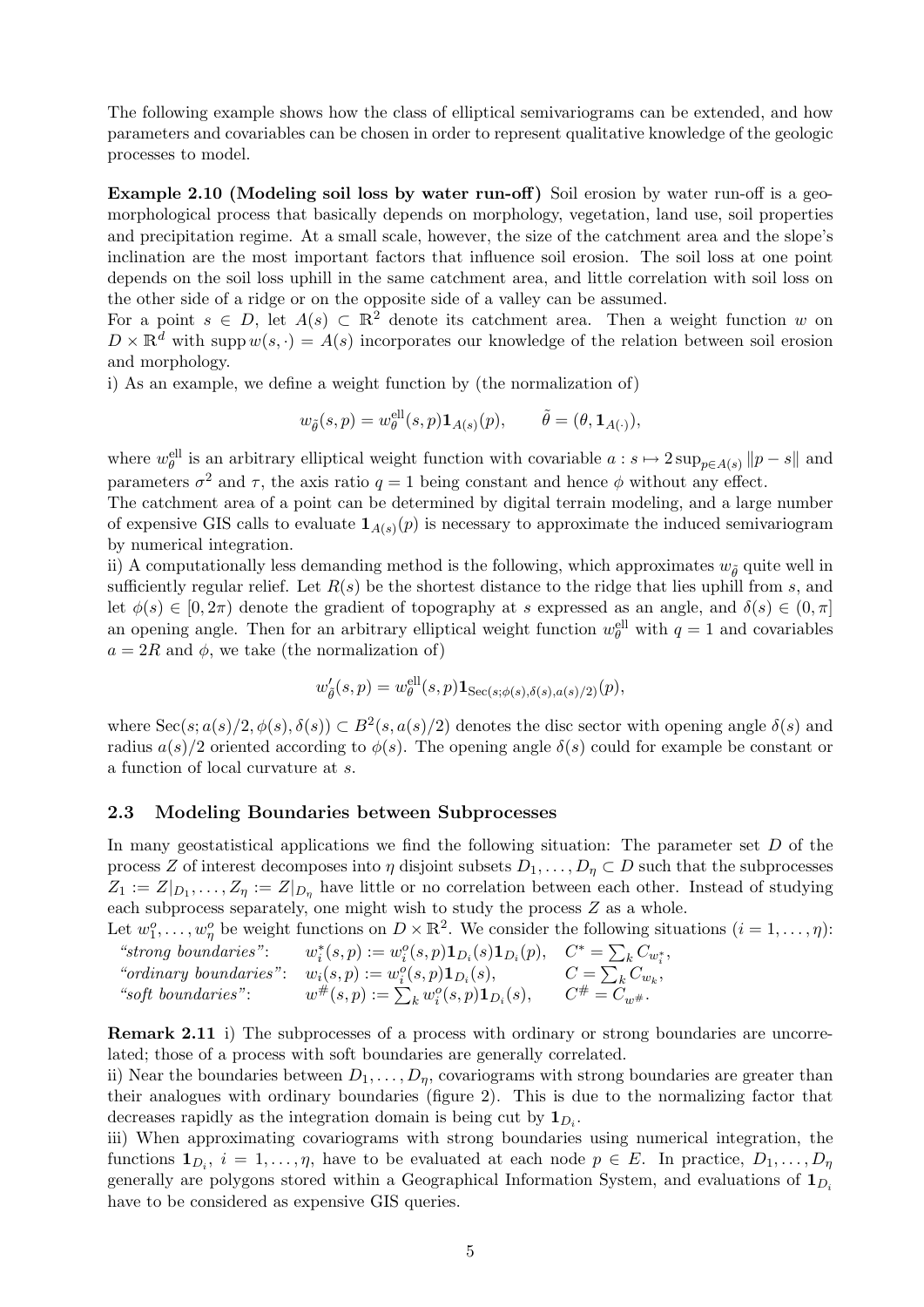

Figure 2: Left: Covariograms with ordinary (solid line) and strong boundaries (dashed) near the boundaries. Right: The covariogram from Example 2.12 with soft boundaries.

Example 2.12 (Soft boundaries) Suppose  $D_1 \cup D_2 = D$ ,  $D_1 \cap D_2 = \emptyset$ , and let C denote a covariogram with soft boundaries between  $D_1$  and  $D_2$  induced by a weight function

$$
w^{\text{pwl}}_{(1,a_1,1,0)}(s,p)\mathbf{1}_{D_1}(s)+w^{\text{pwl}}_{(1,a_2,1,0)}(s,p)\mathbf{1}_{D_2}(s)
$$

(cf. Definition 2.7, Remark 2.9), where  $a_1 < a_2$  are different range parameters. This may produce a covariogram as shown in figure 2. It will generally not be desirable to introduce a positive correlation  $C(s, t)$  for  $s \in A_1$  and  $||t - s|| > a_1$ , as seen in the figure.

Remark 2.13 (Smooth transitions) The problem encountered in Example 2.12 with soft boundaries may be avoided by allowing the weight function's parameter  $\theta \in \Theta$  to vary smoothly in space, i. e. modeling it as a covariable.

#### 2.4 Generic Stationarity: towards Stationarizing Instationarity

By construction the (generally non-geometrical) anisotropy of elliptical covariograms can be considered as rather regular because it is determined by the direction  $\phi(s)$ ,  $s \in D$ , of local anisotropy, which is assumed to be known. Therefore we want to introduce a concept that is more general than that of stationarity and includes the elliptical case and other situations with "understandable" instationarities.

Remark 2.14 In a more general setting than in the preceding example, we consider processes that are embedded within a geological environment. The covariogram of such a process should be a function of local geology, we write

$$
C(s,t) = C_g(s,t;g(\cdot)).
$$

We wish to model the function  $C_q$  that maps local geology to the proces' covariogram. The resulting covariogram is no longer stationary, but depends on local geology. However, some degree of stationarity remains, since the physical laws reflected in a model for  $C_q$  are the same at any place. In particular, we assume that we would get the same covariogram in another place, if we had the same geology there:

$$
C(s+h, t+h) = C_g(s, t; \Phi(\cdot + h)).
$$

**Example 2.15** Let Z be a process on  $D = \mathbb{R}^2$  with elliptical covariogram C with parameter  $\theta \in \Theta$ and direction of local anisotropy  $\phi : \mathbb{R}^2 \to [0, \pi)$ . Then for all  $s, t, h \in \mathbb{R}^2$  with  $\phi(s) = \phi(s+h)$  and  $\phi(t) = \phi(t + h)$  it holds

$$
C(s,t) = C(s+h, t+h). \tag{3}
$$

That is, it holds "something like" a stationarity property conditional on the direction of local anisotropy  $\phi$ .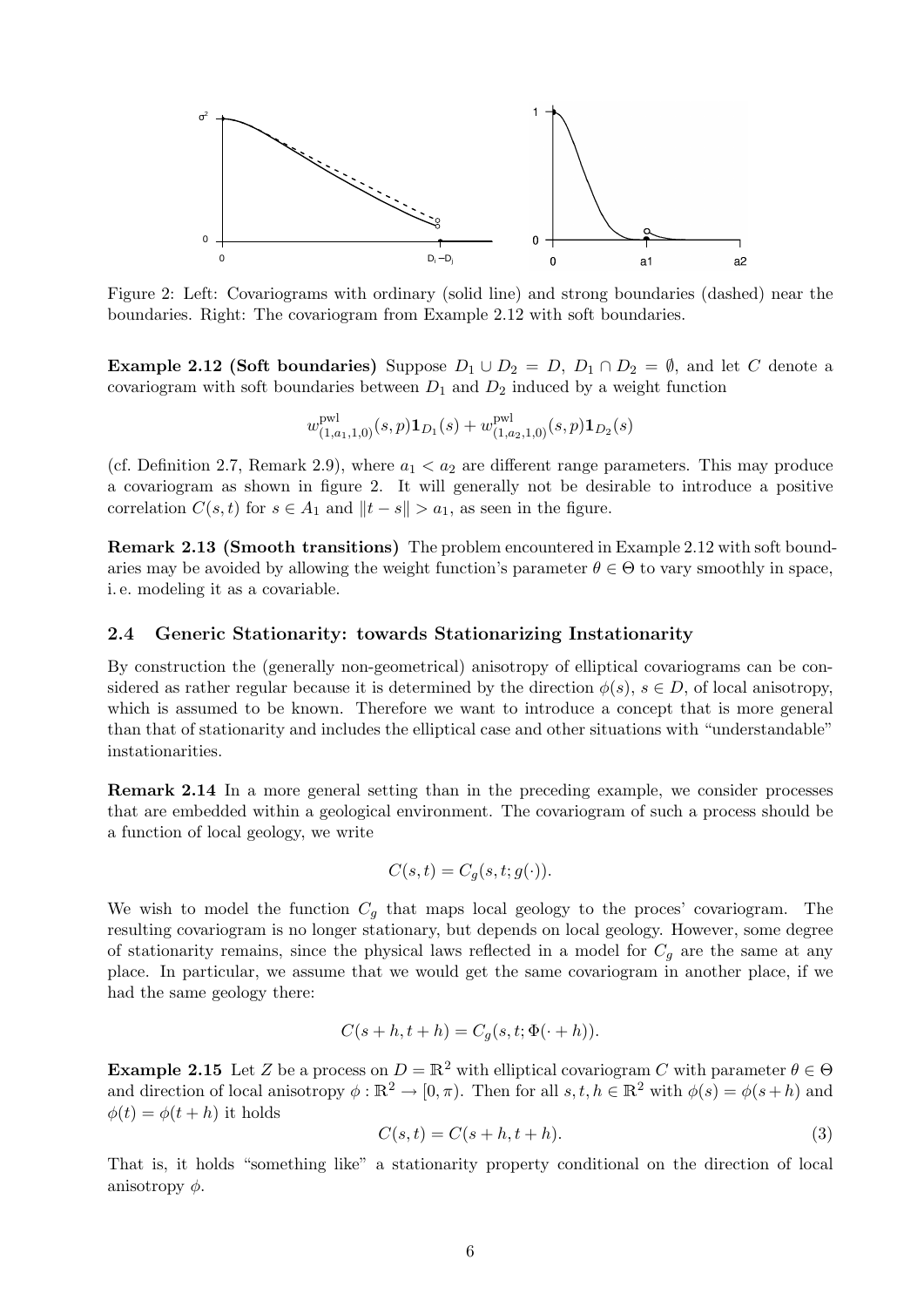However, there will probably exist points  $s+h', t+h' \in \mathbb{R}^2$  with  $\phi(s) \neq \phi(s+h')$  or  $\phi(t) \neq \phi(t+h')$ . If we go beyond the covariogram itself and study the way how its generation depends on the covariable  $\phi$ , we will find out that for all  $s, t \in \mathbb{R}^2$ , we have

$$
\forall h \in \mathbb{R}^2: \quad C(s+h, t+h) = C_g(s, t; \phi(\cdot + h)), \tag{4}
$$

where the function  $C_g : \mathbb{R}^2 \times \mathbb{R}^2 \times \{ \phi(\cdot + h') : h' \in \mathbb{R}^2 \} \to \mathbb{R}$ , is defined by

$$
C_g(s,t;\phi(\cdot+h)) = \frac{\sigma^2}{\nu} \int_{\mathbb{R}^2} w_\theta^o(\|R(\phi(s+h);\theta)(p-s)\|)w_\theta^o(\|R(\phi(t+h);\theta)(p-t)\| \, \mathrm{d}p \tag{5}
$$

with an appropriate normalizer  $\nu$ . Thus,  $C(s+h, t+h)$  only depends on s, t and the moved geology represented by  $\phi(\cdot + h)$ .

The last two equations suggest that "if we had  $\phi(s) = \phi(s+h')$  and  $\phi(t) = \phi(t+h')$ , then we would get  $C(s,t) = C(s+h',t+h')'$  —a hypothetic version of (3), based on our belief in the validity of the law expressed in (4) and (5).

The following definition reflects this concept in a precise way.

**Definition 2.16 (Generic stationarity)** Consider a process Z on  $D = \mathbb{R}^d$  with covariogram C, semivariogram  $\gamma$  and mean m, and let  $g : \mathbb{R}^d \to T$  be a mapping onto an arbitrary set T. Then we define:

i) The process  $Z$  is strongly generically stationary with respect to  $g$ , if there exists a function  $P<sub>q</sub>$  such that

$$
\forall B \ \forall h \in \mathbb{R}^d : \quad P(Z_{+h} \in B) = P_g(B, g(\cdot + h)).
$$

Or, more precisely,

$$
\forall B \in \mathcal{A} \,\,\forall \, h \in \mathbb{R}^d: \quad P(B_h) = P_g(B; g(\cdot + h))
$$

where  $B_h = \{ \omega \in \Omega : \exists \tilde{\omega} \in B : Z(\omega) = Z_{+h}(\tilde{\omega}) \}, (\Omega, \mathcal{A}, P \in \mathbb{P})$  is a statistical model and  $P_g$  a mapping  $\{ g : \mathbb{R}^d \to T \} \to \mathbb{P}$ .

ii)  $\Gamma \in \{C, \gamma\}$  is generically stationary with respect to g, if there exists a function  $\Gamma_g$  such that

 $\forall s, t, h \in \mathbb{R}^d: \quad \Gamma(s+h, t+h) = \Gamma_g(s, t; g(\cdot + h)).$ 

iii) If there exists a function  $m<sub>g</sub>$  such that

$$
\forall s, h \in \mathbb{R}^d : \quad m(s+h) = m_g(s, g(\cdot + h)),
$$

then m is generically stationary with respect to q, and  $Z$  is first-order generically stationary with respect to g.

iv)  $Z$  is (second-order or weakly) generically stationary, if m and  $C$  are, and the process is *intrinsically generically stationary*, if m and  $\gamma$  are generically stationary.

 $P_q$ ,  $\Gamma_q$  and  $m_q$  are called *influence laws of generic stationarity*, and g an *influence function*.

**Remark 2.17** Generic stationarity says that the distribution laws of  $Z_s$  and  $Z_t$ ,  $s, t \in D$ , are or become the same, if local geology around s and t are the same or are "forced" to be the same. That is, generic stationarity assumes that there is something like a law of nature that determines the distribution of a random variable given the local geology  $q$ . Depending on how we choose the function g, generic stationarity becomes a triviality or an instrument that describes how a distribution law is determined by the environment.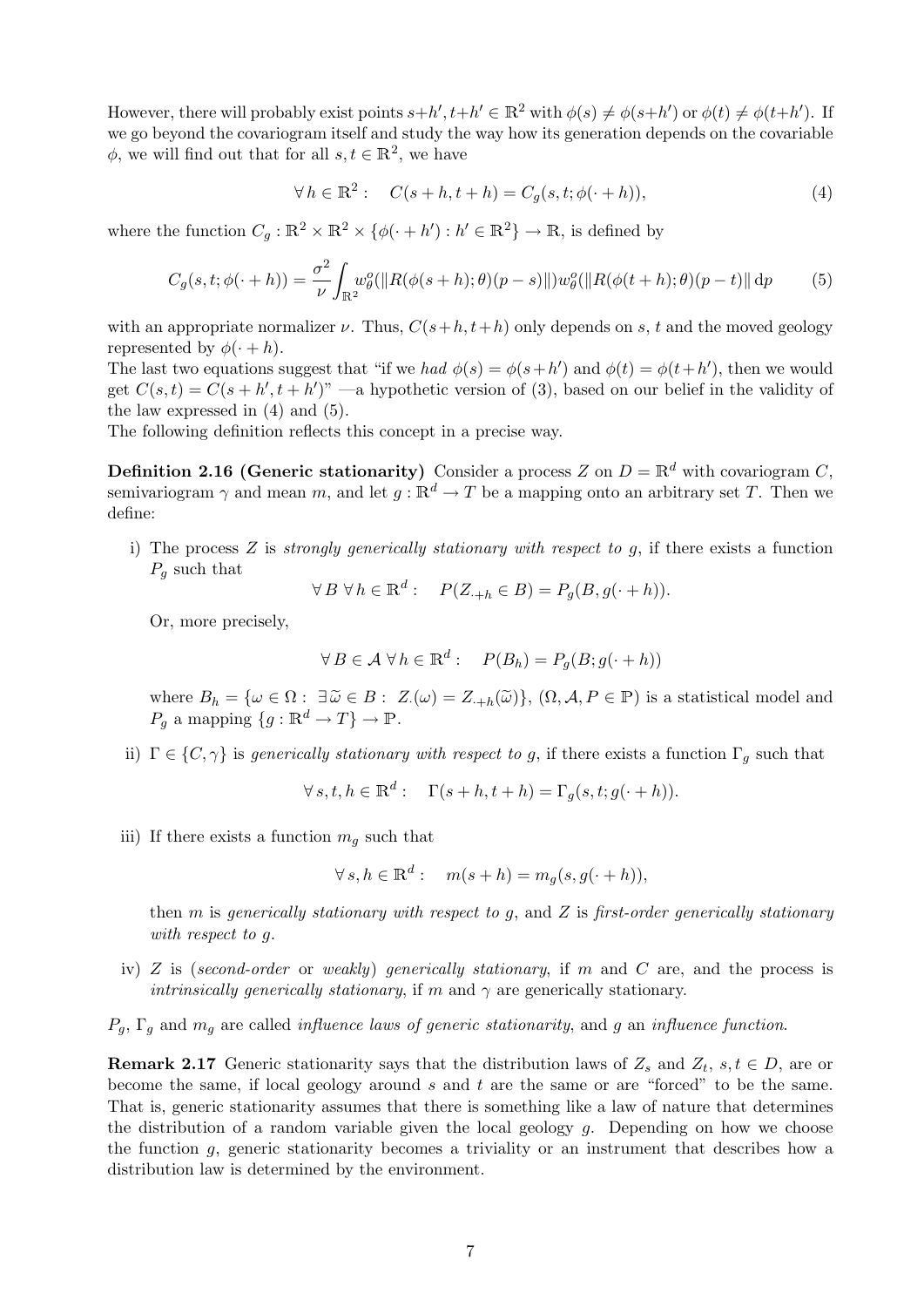Example 2.18 i) Elliptical semivariograms are stationary with respect to their covariables. ii) If Z is a process with a deterministic trend,  $Z_s = Y_s + \beta^T f(s)$  for all  $s \in D$ , where  $(Y_s)_{s \in D}$  is a zero-mean stationary process, then Z is generically stationary with respect to  $g = \beta^T f$ .

**Remark 2.19** Consider a generically stationary process  $Z$  with influence function  $g$ .  $g$  can take two "extreme" cases: i) g is constant. Then Z is stationary in the usual sense. ii) g is bijective. Then there is no condition on the distribution of  $Z$ . One could say that a constant influence function gives no information on local geology, while a bijection contains complete knowledge of local geology and hence explains arbitrary spatial variation of the process' distribution. Between these two extremes, there is a broad variety of meaningful influence laws (see the examples above).

## 3 Geostatistics and GIS

Our goal is to implement instationary geostatistical methods fully within a general-purpose data analysis environment, and to provide direct access to this functionality from an exemplarily chosen GIS. The applicability of the geostatistical routines will however not be restricted to a specific GIS software.

For the implementation of geostatistical methods, the data analysis language and environment R was chosen. R offers a simple and effective programming language that includes conditionals, loops and user defined functions, and there exists a kind of object-oriented design. A great variety of statistical models and methods is also available, among them linear models, clustering and timeseries analysis.

The R environment is open source. Open-source software is not only cheaper than commercial alternatives; the main advantage of using it is related to the efficiency of problem-solving and debugging within a community of users. Furthermore, full access to source code makes it possible to find out details of the implementation that are not documented in the manuals (Bivand 1999). R differs very little from the language S and its derivative S-PLUS.

As GIS platform, the commercial software ArcView 3.1 was chosen, because of its wide use in the public and private sector. However, a relatively small amount of code has to be generated in order to create an interface for a different GIS environment.

In total, about  $100 \text{ KB of R code}$ ,  $30 \text{ KB of C code}$  and  $30 \text{ KB of AVENUE}$  source code were produced. The code was developed for R 1.2.2, Microsoft Visual  $C++ 5.0$  and ArcView 3.1 and used within a Microsoft Windows 2000 5.0 / NT 4.0 client–server environment on Pentium II family processors at Freiberg University.

Source code and further documentation can be obtained from the authors.

### 3.1 Approximating Semivariograms with Quasi-Monte Carlo Integration

When we fit a semivariogram model or do kriging, a great number of semivariogram evaluations is needed, which are generally computed by approximating the integral in (1), if a model of the elliptical class is used. Quasi-Monte Carlo techniques possess good asymptotic properties and are often preferred to numerical methods, especially in higher-dimensional integration. For details of quasi-Monte Carlo methods, we refer to Niederreiter (1992), Evans and Swartz (2000) and Press et al. (1992).

Consider a covariogram  $C$  induced by a weight function  $w$  with bounded support. We want to approximate (non-zero values of)  $C(s,t)$ ,  $s,t \in D$ ,  $E = \mathbb{R}^d$ , i.e. the integral of  $f_{s,t}(p) = w(s,p)w(t,p)$ over a suitable interval  $A \supset \text{supp } f_{s,t} = \text{supp } w(s, \cdot) \cap \text{supp } w(t, \cdot)$ . We use the quasi-Monte Carlo approximation

$$
\widehat{C}_K(s,t) := \frac{\lambda^d(A)}{K} \sum_{i=1}^K f_{s,t}(p_i) \approx C(s,t)
$$

with  $p_1, \ldots, p_K \in A$ . Using low-discrepancy sequences of nodes, the error of the quasi-Monte Carlo approximation is of the order of  $(\log K)^d/K$ . Such a sequence is the Sobol sequence, which is used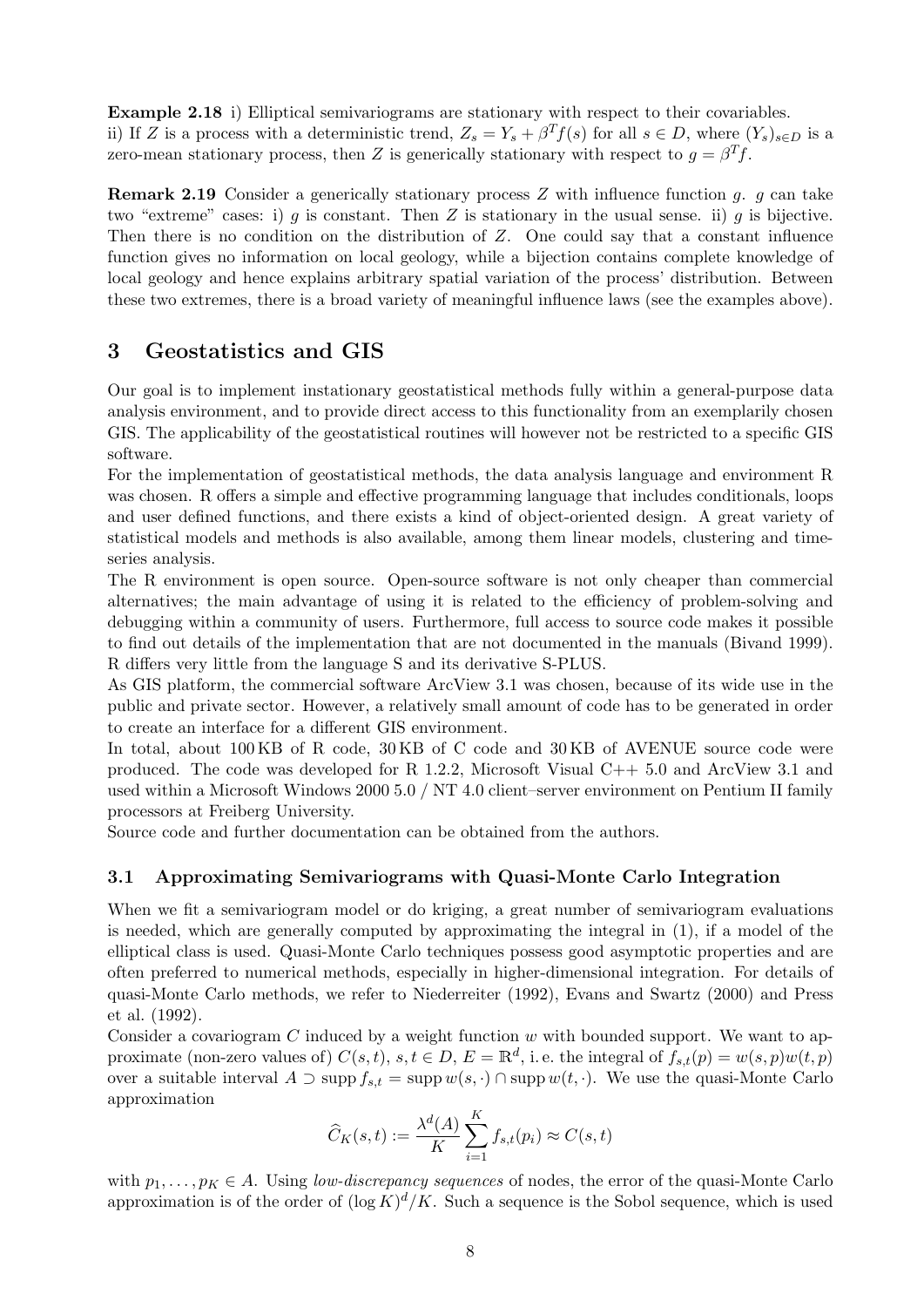in this work in a modified version proposed by Antonov and Saleev. The implementation of the generator is taken from Press et al. (1992).

We use an algorithm that computes the quasi-Monte Carlo approximation of covariograms induced by elliptical weight functions. Both algorithms support ordinary and strong boundaries. The algorithm uses nodes that are created a priori and recycled in every evaluation of  $C(s_i, s_j)$ . Thus, the number of oracle calls  $\mathbf{1}_{D_i}(p)$  can be reduced significantly. Furthermore, all K oracle calls can be performed at once, e. g. by just one call to a GIS.

### 3.2 Minimizing the Mean Squared Error

**Remark 3.1 (Minimization in R)** In R, non-linear minimization can be carried out using a Newton-type algorithm available through the function nlm. In this work, nlm is used for minimizing mean squared error functions. It computes numerical derivatives of the target function and consequently needs a high number of (expensive) function evaluations. Derivative-free techniques may therefore be more efficient.

Observation 3.2 The mean squared error function corresponding to the simple elliptical semivariogram (Example 2.6, Remark 2.9) usually possesses local minima. This is related to the corresponding semivariogram approximation being discontinuous with respect to the range parameter. In contrast, the piecewise linear elliptical kernel function (Remark 2.9) with breaking point parameter  $b$  close to 1 is almost identical to the simple one, but it is continuous in its arguments and hence the corresponding semivariogram approximation is continuous with respect to its range parameter. The minimization of mean squared error performed quite well with this semivariogram approximation using  $b = 0.95$ , for example, since small local minima are smoothed out now.

### 3.3 Implementation of Geostatistical Methods

Because of our emphasis on generically stationary processes, the generated R and C code will be called MoGeS, which stands for "Modeling Generic Stationarity".

The current implementation deals with the following geostatistical tasks<sup>1</sup>:

Semivariogram modeling: Select from a variety of stationary and instationary models, determine covariables, assign fixed values to parameters, and add semivariograms. Furthermore, visualize anisotropic semivariograms along a given path.

Semivariogram fitting: Estimate semivariogram parameters by minimizing the mean squared error function.

Kriging: Perform universal and ordinary kriging.

Interaction with a GIS: Read and write geostatistical datasets in an interchangeable file format. Simulation of datasets: Create random data to a given semivariogram.

The specific tasks result in a series of routines, most of them being represented as methods of object classes.

Semivariogram (and covariogram) models are represented as objects of class sv, which is an abstract parent of svfn, svc and csv representing different levels of specification and aggregation. Semivariogram models "know" which parameters they need, if they are stationary etc.

Parameters are modeled as an independent object class param in order to allow meta-data such as semantics or the range of valid parameter values to be handled consistently together with the parameter vector itself.

Geostatistical data consists of locations, measurements and covariables stored in a svm.data object.

<sup>1</sup>Furthermore, fitting of semivariograms in the presence of trend was implemented, which is discussed in the presentation by K. G. van den Boogaart and A. Brenning: Why is Universal Kriging Better than IRFk-Kriging: Estimation of Variograms in the Presence of Trend.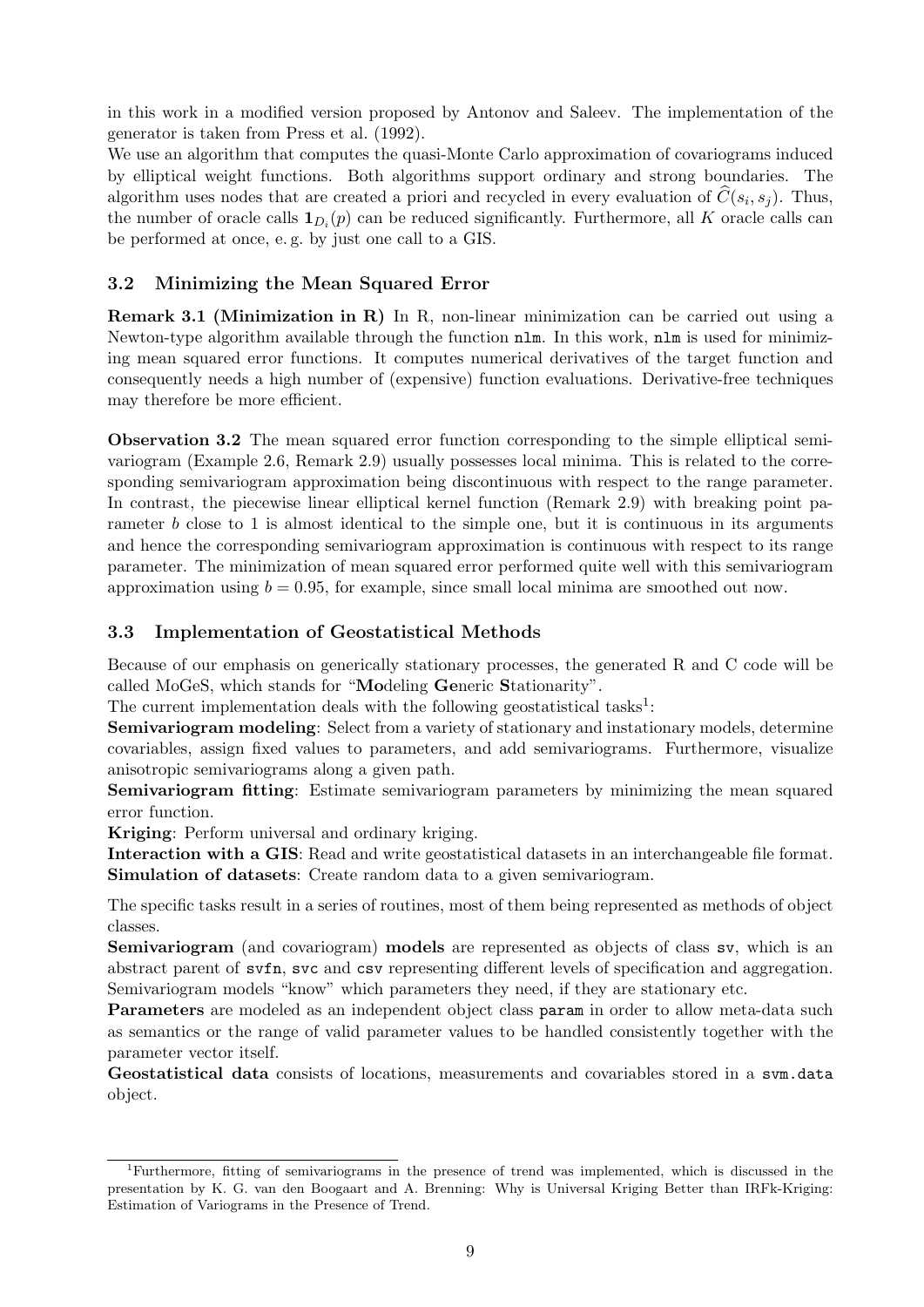

Figure 3: Semivariogram fitting within ArcView using the ArcView/MoGeS interface.

Figure 4: R code produced by the ArcView/MoGeS interface in an example situation.

```
[...] # initialization
###### read geostatistical data
d <- read.svm.data( file="z:/scripts/humid.csv",
  xnames="x", ynames="y", znames="Humo", gnames=c("orientation") )
n <- nrow(d$xy)
###### specify a semivariogram model
fpa <- param( c(0.9), \qquad # we have one fixed parameter
  nm = c("break.elliptical.pwlinear.global"), sem = c("break") )
pa.al <- setnames( c("sill.elliptical.pwlinear.global", \qquad # parameter aliases
   "range.elliptical.pwlinear.global","q.elliptical.pwlinear.global",
   "break.elliptical.pwlinear.global"),
  c("sill","range","q","break") )
g.al <- setnames( c("orientation.elliptical.pwlinear.global"), # covariable aliases
  c("orientation") )
svc1 <- svc( svfn.elliptical.pwlinear.global, # a 'svc' semivariogram object
  fix.param=fpa, param.alias=pa.al, g.alias=g.al )
sv <- csv( list( svc1 = svc1 ) ) # this is our composed 'csv' semivariogram object
###### fit the semivariogram model:
start <- param(c(5,10000,0.7), \qquad \qquad \qquad # starting 'param'eter object
  nm = c("sill.elliptical.pwlinear.global","range.elliptical.pwlinear.global",
     "q.elliptical.pwlinear.global"),
  sem = c("sill","range","q") ) # parameter semantics
smp <- NULL
if (needs.smp.data(sv)) # generate a priori nodes for quasi-monte carlo integration
  # the 'Rmax' argument must be sufficiently large!
  smp <- smp.data(d, Rmax=1.7*max(getrange(sv,start))/2, N=5000)
svmfit <- svm(sv,d=d,param=start,smp=smp,trend=FALSE) # fit the model
print(summary(svmfit))
```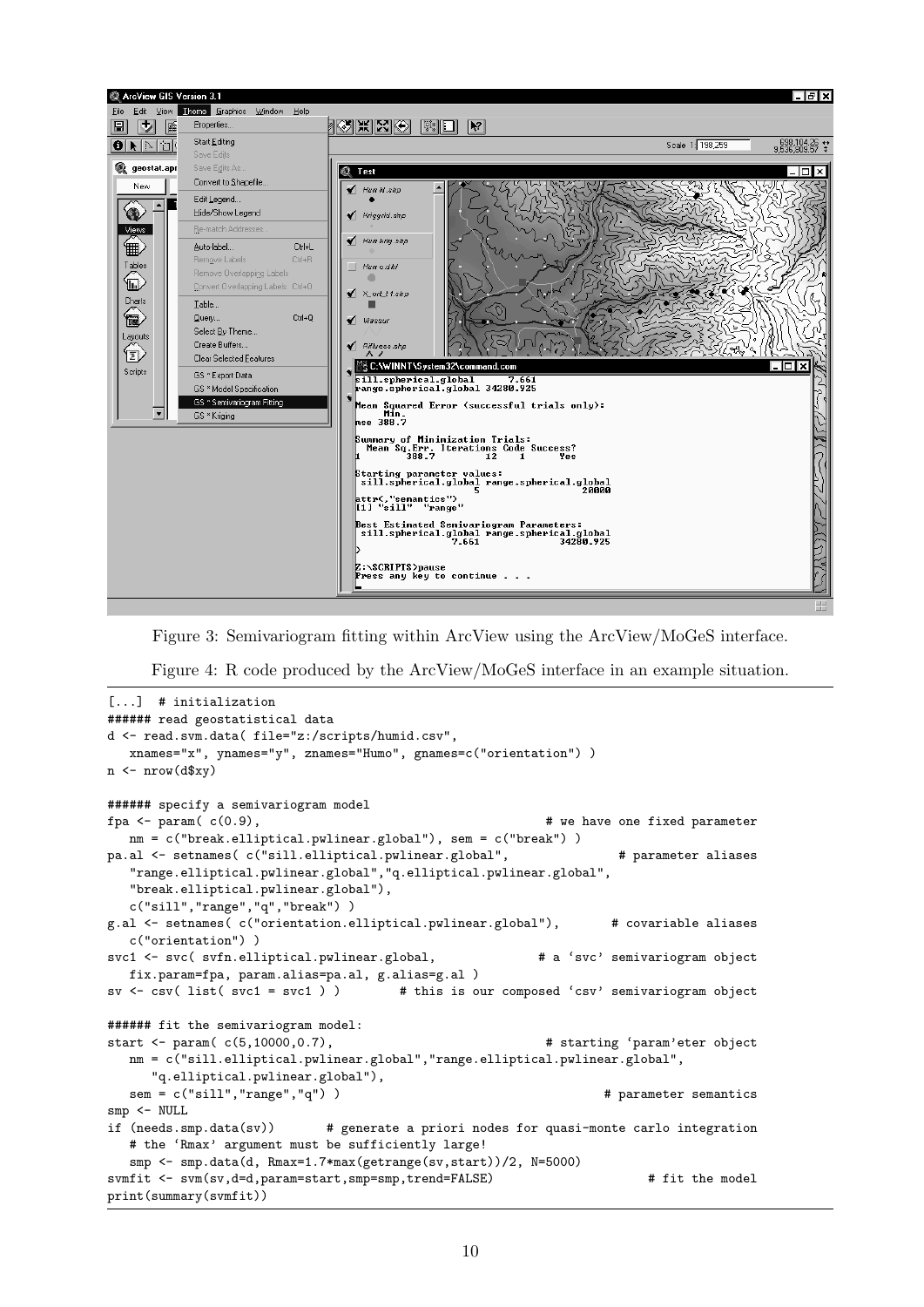

Figure 5: The situation of the simulated dataset with local anisotropy: Two independent subprocesses on  $A_1$  and  $A_2$  are considered (left). The curves represent the paths for which semivariograms are shown in figure 6. The sketch at the right visualizes the directions of local anisotropy.

Nodes are generated a priori for quasi-Monte Carlo integration and stored in a smp.data object. Fitted semivariogram models are represented by a svm object, which contains information on parameter estimates and other results of mean squared error minimization trials. (They are handled in a similar way as fitted linear models in R.)

### 3.4 Implementation of a GIS Interface

The ArcView/MoGeS interface performs geostatistical modeling in four steps:

Export data: Select a set of points and corresponding data from a *point theme* and its database or table (in ArcView terminology) and convert it to a text file format that can be read by MoGeS. Specify a semivariogram model: Select semivariogram models, and link covariables with fields in the theme's database. If desired, assign fixed values to parameters or identify parameters.

Fit the semivariogram model: Choose starting parameter values, and perform the fitting through a call to the R environment. See figure 3 for a screen shot and figure 4 for an example of R code generated by the ArcView/MoGeS interface.

Perform kriging: Select measurement and prediction locations, export the corresponding data and perform kriging by calling the R environment.

The ArcView/MoGeS interface is a collection of AVENUE scripts that perform these tasks. It is accessible through commands added to the Theme menu (see figure 3). The scripts of course do not cover the complete MoGeS functionality available within R. Nevertheless, the problems mentioned above can be solved more easily than by hand, since R code is generated and executed automatically, and a user who is familiar with R will be able to add flexibility by modifying this code or doing additional analyses using the whole spectrum of R and MoGeS functions.

The AVENUE scripts model parameter vectors, names, aliases and semantics just as MoGeS does, however as seperated lists rather than object classes or names vectors.

In its current implementation, the ArcView/MoGeS interface strongly depends on the MoGeS implementation (i. e. its function identifiers, argument names etc.), which makes it very sensible to small changes in MoGeS. This could be overcome by using a meta-language for geostatistical modeling that makes for example model specifications independent of the actual implementation that executes it.

# 4 Application: A Simulated Dataset in Complex Geology

We consider a Gaussian process Z on  $D = [0, 1]^2$  made up of two independent subprocesses  $Z_1$  on  $A_1$ and  $Z_2$  on  $A_2$  with location-dependent directions of anisotropy  $\phi(s)$  (see figure 5 for illustration).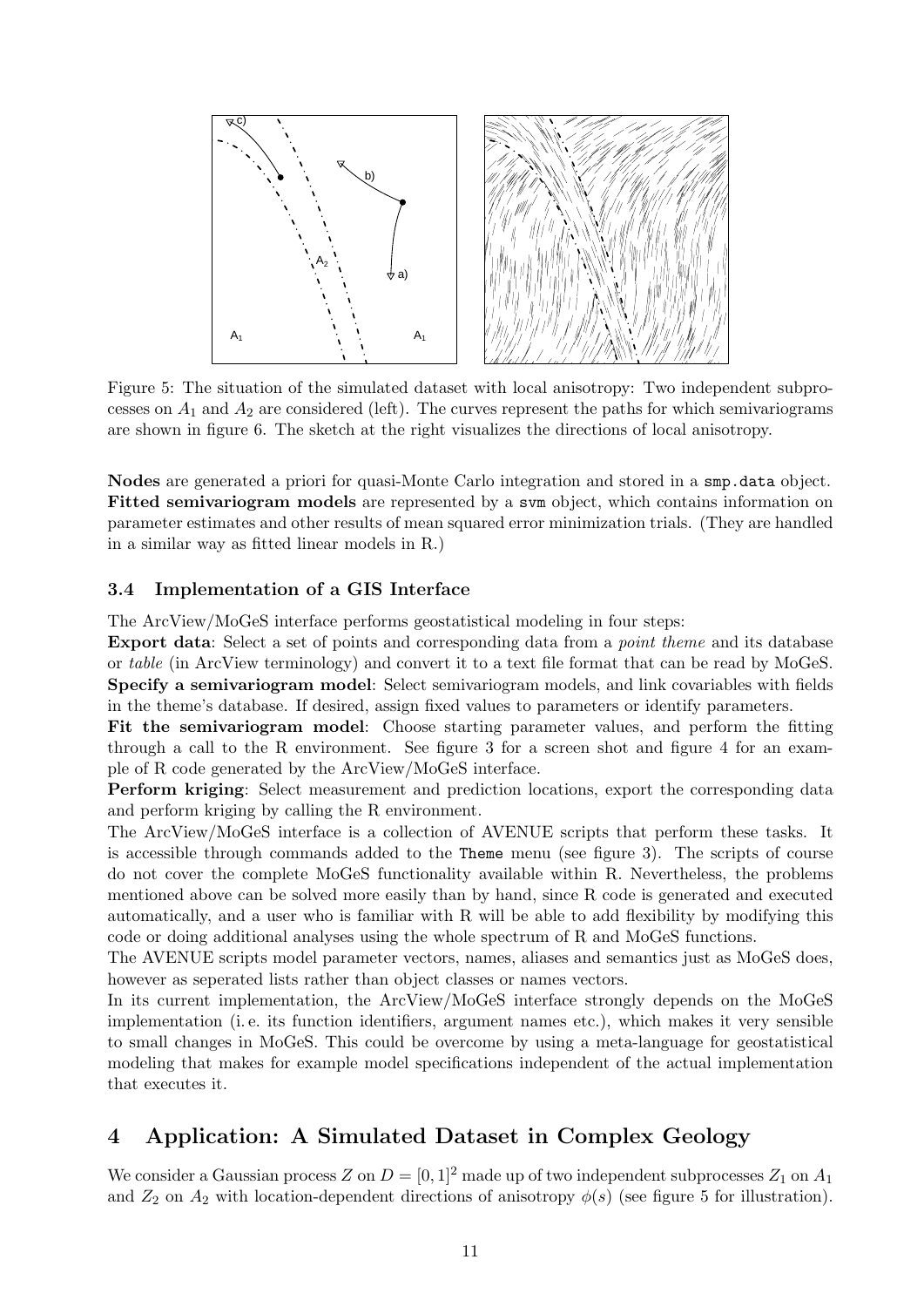

Figure 6: Left: Empirical semivariogram and the fitted spherical semivariogram with sill 1.90 and range 0.04.

Right: The fitted "true" semivariogram model, evaluated along the three paths shown in Figure 5: a) following the local direction of anisotropy in  $A_1$ ; b) orthogonal to anisotropy in  $A_1$ ; c) following anisotropy in  $A_2$ .

We select a constant mean  $m = 5$  and elliptical semivariograms with a piecewise linear kernel function and parameters  $\theta_1^T = (\sigma_1^2, a_1, q_1, b) = (1, 0.2, 0.6, 0.6)$  on  $A_1$  and  $\theta_2^T = (0.8, 0.1, 0.4, 0.95)$ on  $A_2$ , and on  $A_2$ , we also add a nugget effect with parameter  $\sigma_{\text{nug}(2)}^2 = 0.4$ . The directions of anisotropy on  $A_1$  and  $A_2$  are defined by polynomials and visualized in figure 5.

A geologic setting that hosts such a process could for example be the following: Suppose that Z represents some (lithogenic) soil property. On  $A_2$ , geologically young river sediments with strong fabric orientation down-stream and high local irregularity host the subprocess  $Z_2$  with analogous properties (anisotropy with  $q_2 = 0.4$ , small range, nugget effect). On  $A_1$ , things are smoother  $(a_1 = 2a_2, a_2)$  no nugget effect), but oblique sediment layers with folding structures originate an anisotropy  $(q_1 = 0.6)$ .

A total of  $n = 259$  locations was generated, 170 of which are uniformly distributed over  $A_1$ , and the remaining 89 are uniformly distributed over  $A_2$ . Then realizations of Z at these points were simulated using a Cholesky decomposition of the covariance matrix.

Kriging was performed on a  $60 \times 60$  grid using 10000 a priori nodes. The computation of all the kriging predictions presented below took about a quarter of an hour in total, and each fitting trial a few minutes, depending on the number of iterations needed.

For comparison with more sophisticated models, we fitted stationary models with and without anisotropy, first of all the spherical semivariogram model using four different starting values. All trials succeeded and yielded practically the same estimates, namely a sill of 1.90 and a range of 0.039 (mse: 32.08). (See figure 6 for a comparison with the empirical semivariogram.) However, fitting an elliptical semivariogram with a piecewise linear kernel function (with  $b = 0.7$ ) and fixed direction of (geometrical) anisotropy did not yield consistent results for various choices of starting values and (fixed) orientation parameters.

Finally we fitted the "true" semivariogram model. Due to the high number of parameters, fitting took several steps, fixing some parameters at each step.

Comparing fitted and true parameters,

|  |  |                                                             |  |  | $\int \sigma_1^2 \quad a_1 \quad q_1 \quad b_1 \quad \sigma_2^2 \quad a_2 \quad q_2 \quad b_2 \quad \sigma_{\text{nug}(2)}^2$ |
|--|--|-------------------------------------------------------------|--|--|-------------------------------------------------------------------------------------------------------------------------------|
|  |  | fitted 1.70 0.13 0.55 $(0.70)$ 2.27 0.12 0.34 $(0.70)$ 0.06 |  |  |                                                                                                                               |
|  |  | true 1.00 0.20 0.60 0.95 0.8 0.10 0.40 0.95 0.40            |  |  |                                                                                                                               |

we observe that the fitted nugget effect almost vanishes, the sill parameters were overestimated, axis ratios were estimated quite well, and the range in the smoother area  $A_1$  was underestimated. Overestimation of the sill may be caused by an additional randomness due to integration errors during simulation.

See figure 6 for some sample plots of the fitted semivariogram along the paths shown in figure 5.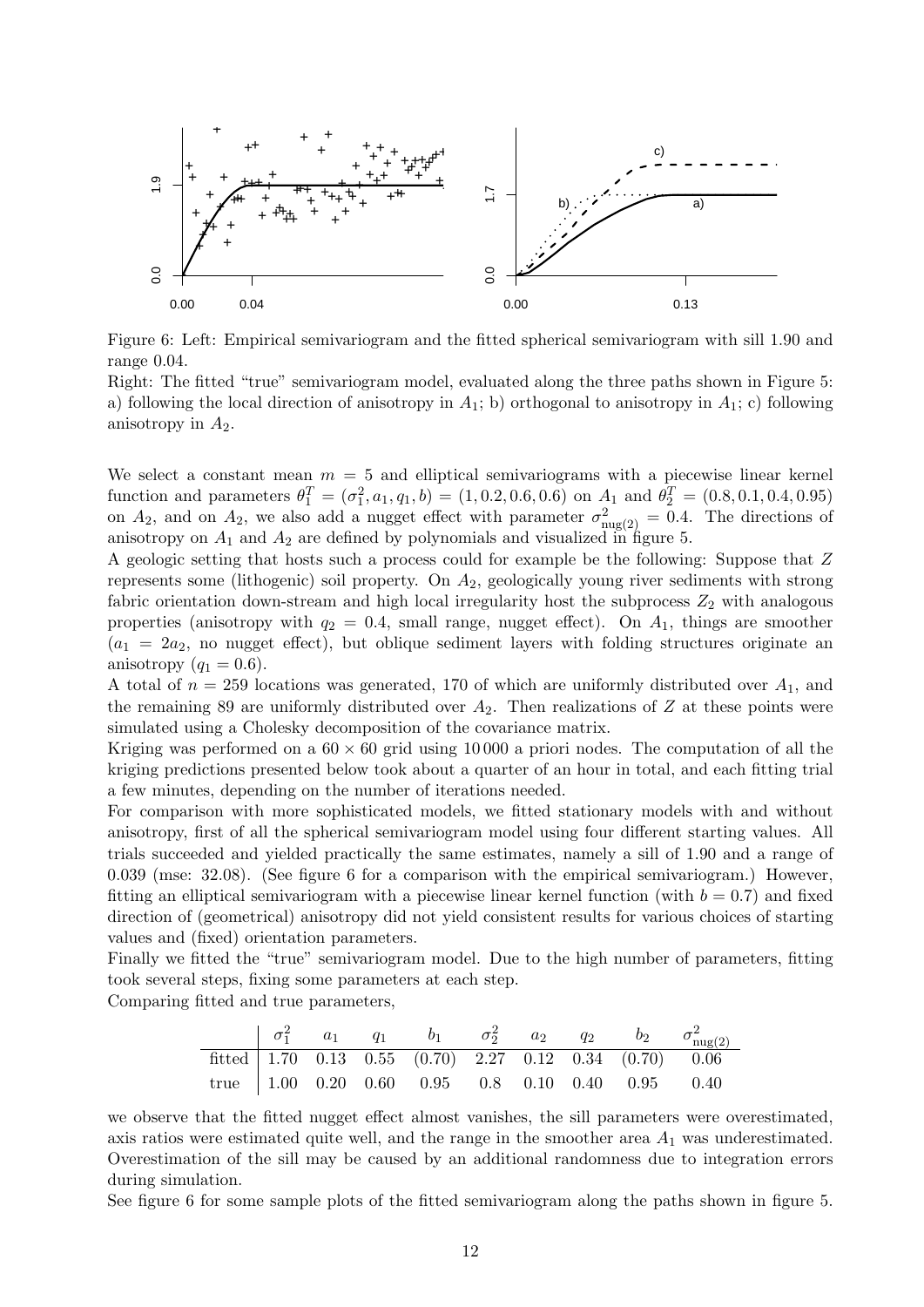

Figure 7: Kriging surfaces using the true semivariogram (top left), using the fitted generically stationary model (top right), using a fitted spherical semivariogram (sill 1.90, range 0.039; bottom right), and using a spherical semivariogram with sill 1.90 and range 0.13 (bottom left).

Note that these plots are representative in the sense that any semivariogram evaluation along anisotropy direction within  $A_1$  will look like graph a), etc. This is due to the generic stationarity property of elliptical semivariograms.

Our next aim is to compare kriging predictions obtained with different fitted models. We use the following semivariograms:

- the true semivariogram,
- the fitted semivariogram consisting of piecewise linear elliptical semivariograms on  $A_1$  and  $A_2$  plus a nugget effect on  $A_2$ ,
- the fitted spherical semivariogram with sill 1.90 and range 0.39, and
- a spherical semivariogram with sill 1.90 and the (more reasonable) range 0.13 taken from the fitted semivariogram with local anisotropy.

Kriging results are shown in Figure 7. It can clearly be seen that both predictions based on spherical semivariograms do not reflect the strong anisotropies present in our dataset, whereas the fitted generically stationary model with anisotropies leads to predictions that are very close to those obtained with the true semivariogram.

## 5 Conclusions

The construction method presented in this work has shown to be a useful instrument for incorporating knowledge of local geology as stored in a GIS into semivariogram models. Many situations of local anisotropy can be modeled using the class of elliptical semivariograms, which was studied in detail. Using the code developed for the present work, such models were successfully fitted, and